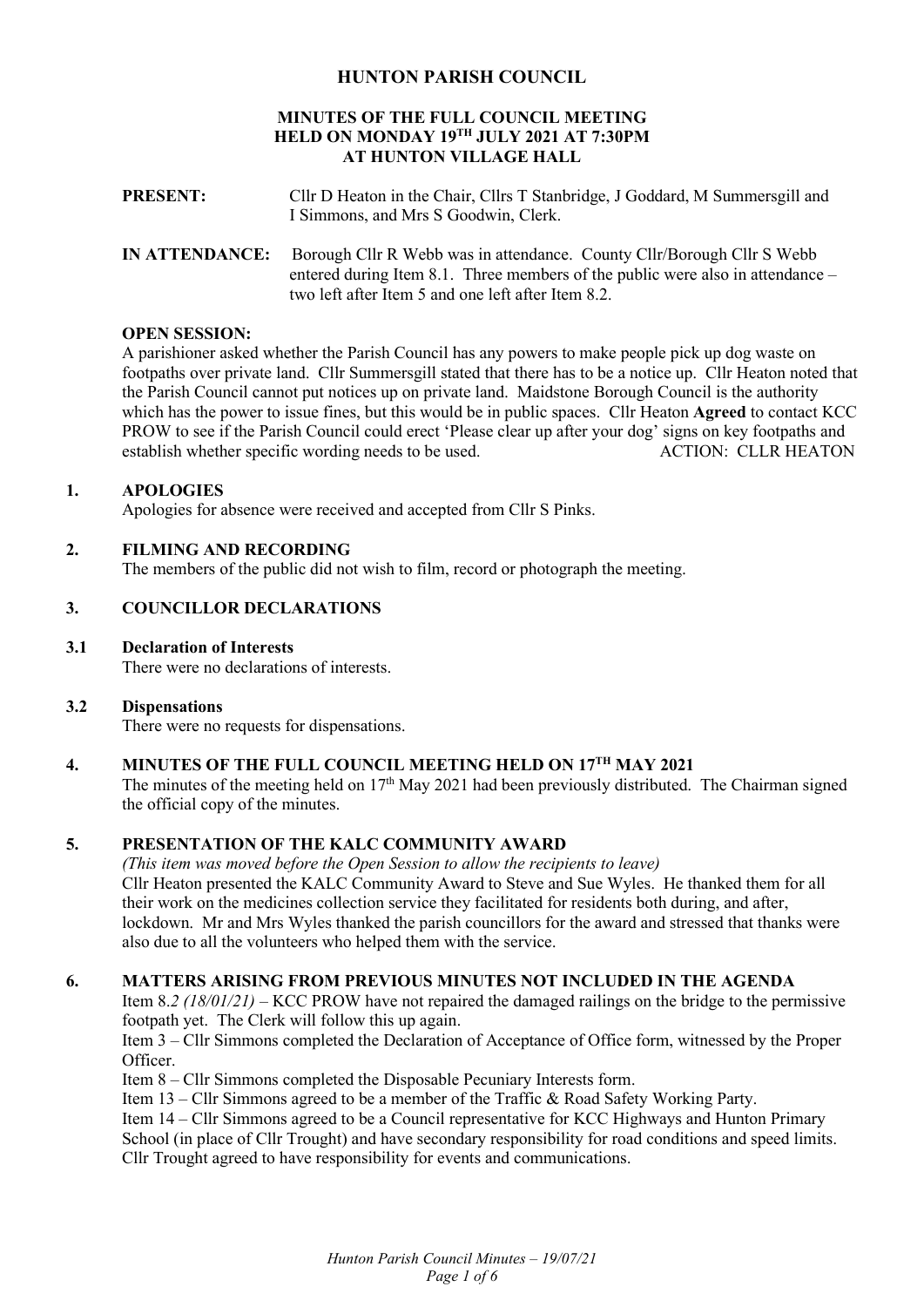# **7. POLICE**

## **7.1 Police**

PCSO Macleod provided the following crime report for the period since the last meeting:

- $\bullet$  26/05/21 and 30/05/21 Two reports of intruder alarms.
- $\bullet$  31/05/21, 23/06/21 and 07/07/21- Three road traffic collisions.

Local officers have conducted high visibility patrols in Coxheath and the surrounding area giving reassurance to local people, victims, witnesses and collected CCTV from shops as requested by officers. There has been another change in PCSO and from 2<sup>nd</sup> August the new PCSO will be PCSO James Goodwin.

Cllr Heaton commented that the PCSO for Hunton also covers Coxheath and Loose, which is a large area.

### **7.2 Huntonwatch**

A report was not received on Huntonwatch.

## **8. LOCAL COMMUNITY**

### **8.1 King George V Playing Field Committee**

The Chairman of the Committee, Steve Jones, reported that the Playing Field Committee AGM was held last week. It was open to the public but only the trustees attended. All trustees remain the same except for Shannon Myers, who has resigned. Mr Jones remains in post as Chairman.

A field walk was undertaken on the same day as the AGM. The following items have been noted for action:

- The loose seats will be tightened on the older of the two picnic tables.
- The second cradle swing will be refitted.
- On the multiplay equipment, the platform at one end will be replaced and some work will be done on the platform at the other end. The metalwork will be painted.
- The holes in the car park will be repaired.
- The old wet pour rubber surface is lifting under the cradle swings. This will be replaced. Quotes of over £2,000 have been received, but additional quotes will be sought for resin-bound rubber surfacing.

Following the demolition of the old cricket pavilion, the Committee is considering what the footprint could be used for. Any thoughts from the Parish Council or parishioners are welcome.

Consideration is being given to security of the north-west part of the field; the Committee is looking into the cost of a security fence from the north-west corner to the start of the sheep field.

Mr Jones thanked the Parish Council again for purchasing the container which has improved security. Cllr Heaton remarked that the height of the poplar trees at the north-east corner of the field was discussed at the meeting, but no concerns had been raised in the Visual Tree Assessment carried out in October 2020. Cllr Summersgill advised that there is not an issue as long as they do not lean towards the road.

#### **8.2 Traffic & Road Safety Working Party/Highways**

Cllr Goddard asked whether there was any interest in setting up one or two speed indicator devices near the school or speed repeater signs (which just flash the speed). If so, residents would need to be consulted. Members **Agreed** that it would be worth exploring. ACTION: CLLR GODDARD The Parish Council would need to fund it unless any funding is forthcoming from the borough or county councillors. Cllr Simmons **Agreed** to get in touch with a contact at KCC to see if this is a possibility.

ACTION: CLLR SIMMONS

A Traffic & Road Safety Working Party will be arranged.

#### **8.3 Tree & Pond Warden**

Cllr Summersgill, as the Tree & Pond Warden, had nothing to report other than a delaminating willow near the play area and overhanging oak trees on the recreation field which he needs to lop. In response to Cllr Heaton's enquiry about the current state of the Turkey Oak tree, Cllr Summersgill advised that it is in good condition and all the trees look fine.

The ponds are quite full at the moment.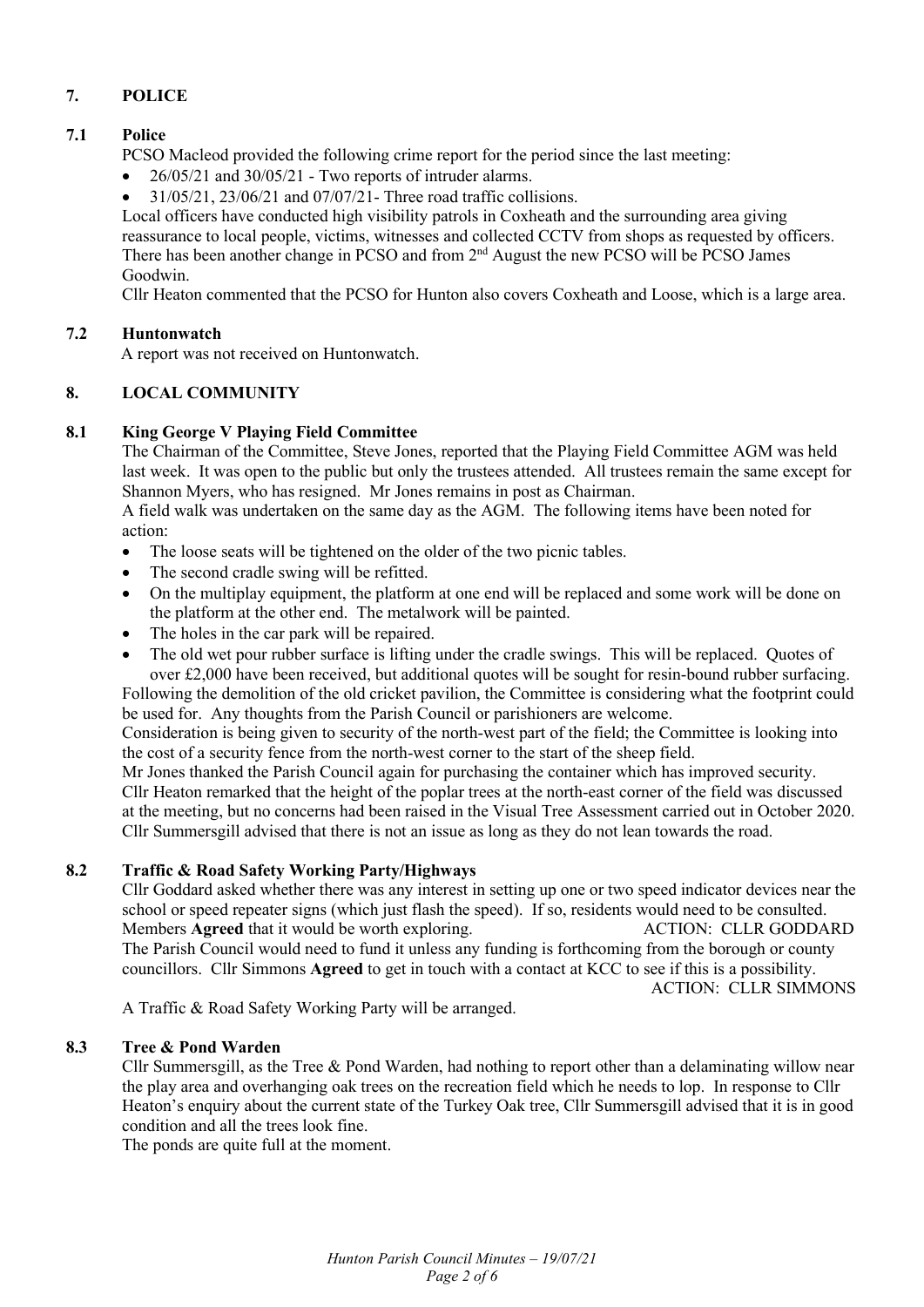# **9. COUNTY AND BOROUGH COUNCILLORS**

### **9.1 County Councillor**

County Cllr Simon Webb has not met any residents and has only met people at KCC through Zoom meetings, due to Covid. Cllr Webb is on four cabinet committees: Adult Social Care; Public Health; Economic Development; and Governance & Audit. He has attended one Public Health meeting virtually so far, where he discovered that Covid has been handled very well in Kent. There are 25 emergency beds in Kent for Covid patients, but they have not been used.

Cllr Webb is enjoying his MBC work (as Borough Councillor) more than KCC at the moment, as he has been able to attend face-to-face meetings. The Conservatives have the overall majority at MBC, but there is good camaraderie at council meetings and points are debated well between the political parties. Cllr Heaton noted that the new PCSO is leaving on  $2<sup>nd</sup>$  August and another new PCSO is starting. He questioned why Hunton is an appendage to the Coxheath and Loose areas for the PCSO as neither of these locations are particularly rural, being more like suburbs in nature. Cllr Webb will query it with the police. PCSOs will now attend two parish council meetings a year. Borough Cllr Richard Webb noted that Martin Jeynes (Community Protection Manager) at MBC is holding Ward Cluster Meetings.

### **9.2 Borough Councillors**

Borough Cllr Richard Webb has met with the architect and developer of Burford Farm. The planning application is being submitted in the next week. A pre-application meeting has also been held with MBC and the architect and developer will be happy to attend a Parish Council meeting to discuss the plans for the six dwellings, which look to have a sympathetic design. The asbestos building will be removed, and the footprint used. The existing planning permission allows work to be done on the barn at the front, which will start in the next month. Cllr Summersgill noted that a Submission of Details has been submitted to provide details on surface water disposal and ecological mitigation.

## **10. PARISH MATTERS**

### **10.1 Parish Councillors**

Cllr Simmons reported that he is now the Chair of Governors at the school. Oftsed have given the school a 'Good' rating. A new headteacher has been in post since January and has made a real difference. There are stronger links to the community, such as a school article in the Hunton Herald each month. The school started using staggered arrival and departure times due to Covid but having spoken to residents on West Street, it works well so they are still in place. The school roll was 82, is now 94, and will be 104 in September which is one short of PAN (Public Admission Number). 90% of the children attending the school live outside the village. The school in Yalding is increasing the number of classes from 5 to 7. Cllr Simmons is on the PCC and reported that the church is about to enter interregnum, as Reverend Peter Callway is retiring, and there will be a period of 18 months without a vicar. There will continue to be two services a month; there were 30 people at the last service, so attendance is good. A large service was held for Alison Ellman-Brown who sadly passed away recently.

Cllr Summersgill recommended that recent consultations from MBC and KCC, such as those on bus service improvements, affordable housing and plastics recycling should be publicised to the parish on the website and notice boards.

### **10.2 Flooding**

Cllr Summersgill had asked for a history of the Medway Flood Partnership's (MFP) involvement with Hunton, which was provided by the Clerk. Cllr Heaton advised that prior to the MFP, there was a Joint Parishes Flood Group, consisting of Hunton, Marden, Collier Street, Yalding and Laddingford. Former councillor Gary Thomas and Cllr Heaton attended the meetings, but although there were many ideas, nothing ever happened. Yalding left the Group. The MFP sent letters to Hunton residents whose properties had been identified as being in an area of significant flood risk, to establish whether they were suitable for property level resilience measures. Many did not want this as they thought it would affect their insurance and some of the properties have porous walls. Cllr Summersgill queried whether the Parish Council should establish which of the 10 properties eligible for the scheme actually took up the measures. He will compile information to form an archive on flooding in Hunton.

ACTION: CLLR SUMMERSGILL

Cllr Heaton noted that Hunton does not have a Flood Warden as it is not affected by the river, but by the roads flooding. When the roads flood, the Parish Council put signs out and Cllr Goddard informs KCC

> *Hunton Parish Council Minutes – 19/07/21 Page 3 of 6*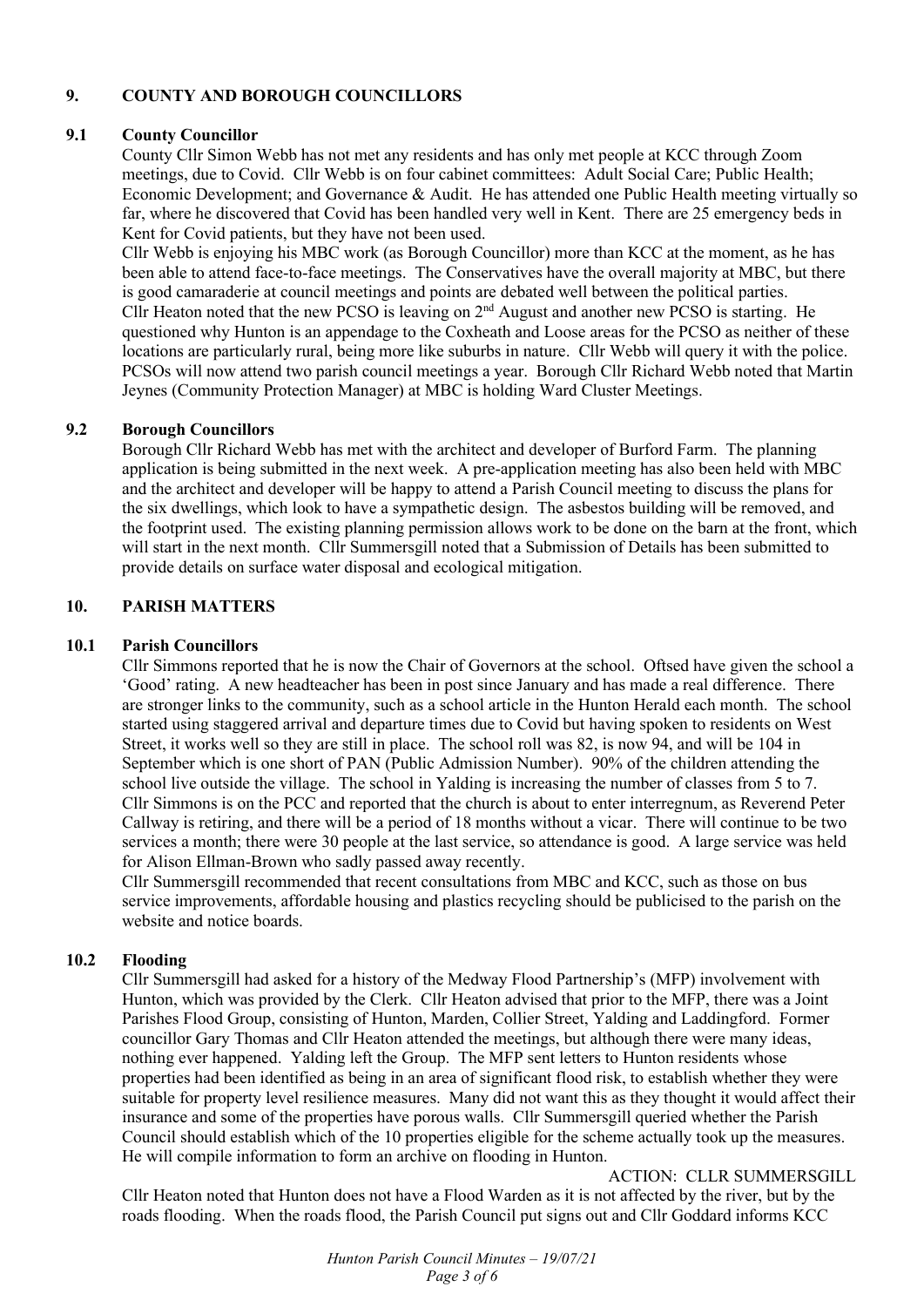Highways.

## **10.3 Electrical Vehicle Charging**

Cllr Summersgill reported that KCC have funds available to help install electrical vehicle charging points in small communities. Communities have to apply for funding before 1<sup>st</sup> October 2021. KCC install and own the equipment and takes the financial risk, but the Parish Council has to provide the parking bays. The Parish Council as landowner would receive a profit share. Two charging points could be installed in front of the Village Hall as it is near the electrical supply and not constrained by the locking of the car park barrier overnight. Cllr Summersgill needs to complete a 7-page form which will involve researching the target market, which is likely to be the sports clubs, Village Hall hirers, church and Pre-school. He has written an article in the Hunton Herald asking residents how many electric vehicles there are in the village. The KCC criteria concentrate on how many houses there are within 1/2 km of the charging points, which would be very few in Hunton. By the next Parish Council meeting in September, Cllr Summersgill will have more information. The Village Hall Committee will also need to consider it. Cllr Simmons suggested surveying the sports clubs when they have matches on. Cllr Heaton mentioned it at the last Playing Field Committee meeting.

## **10.4 Website**

The Clerk contacted VCS Websites Ltd about the development of the new website, who have agreed to take on the work. A number of questions were posed by VCS Websites on design and content which Members answered. Cllr Stanbridge agreed to be a back-up administrator for the Clerk. The Clerk has to make all documents from September 2018 accessible (minutes, policies, etc). This work is in progress but is time consuming.

## **10.5 Clerk's Report**

A resident has contacted the Clerk regarding residents' hedges between the top of Bensted Close and the footpath leading to the village hall, as they are overhanging the public footpath and bus stop which is a particularly busy stretch of pathway and used regularly. Members **Agreed** that the Clerk should contact MBC about the hedge relating to one council property and an article should be placed in the Hunton Herald asking residents to keep their hedges cut back. ACTION: CLERK

## **11. CONSULTATION**

## **11.1 Maidstone Borough Council – Affordable Housing Survey**

Maidstone Borough Council (MBC) is keen to work in close partnership with Parish Councils and local stakeholders to identify and address any local housing needs in rural communities, through the development of new affordable homes. The decision has been made for MBC to develop its own portfolio of affordable rented homes again and £30million has been allocated in the Capital Programme for this purpose. The survey is an information gathering exercise to assess whether there might be a perceived need for additional affordable housing, in the local area, for local people. Cllr Summersgill **Agreed** to complete the survey and pass it to Cllr Heaton on completion.

ACTION: CLLR SUMMERSGILL

## **12. POLICIES**

# **12.1 Document Retention & Disposal Policy**

The Parish Council adopted the Document Retention & Disposal Policy on 16<sup>th</sup> July 2018. The Clerk has reviewed the document against the Society of Local Council Clerks model policy and very little has been changed.

Members reviewed the Document Retention & Disposal Policy and **Agreed** to adopt it.

## **12.2 Subject Access Request Policy**

The Parish Council adopted the Subject Access Request Policy on 17<sup>th</sup> September 2018. The Clerk has reviewed the document; the adoption date is the only change. Members reviewed the Subject Access Request Policy and **Agreed** to adopt it.

## **12.3 Privacy Notice**

The Parish Council adopted the Privacy Notice on 16<sup>th</sup> July 2018. The Clerk has reviewed the notice; the adoption date is the only change.

Members reviewed the Privacy Notice and **Agreed** to adopt it.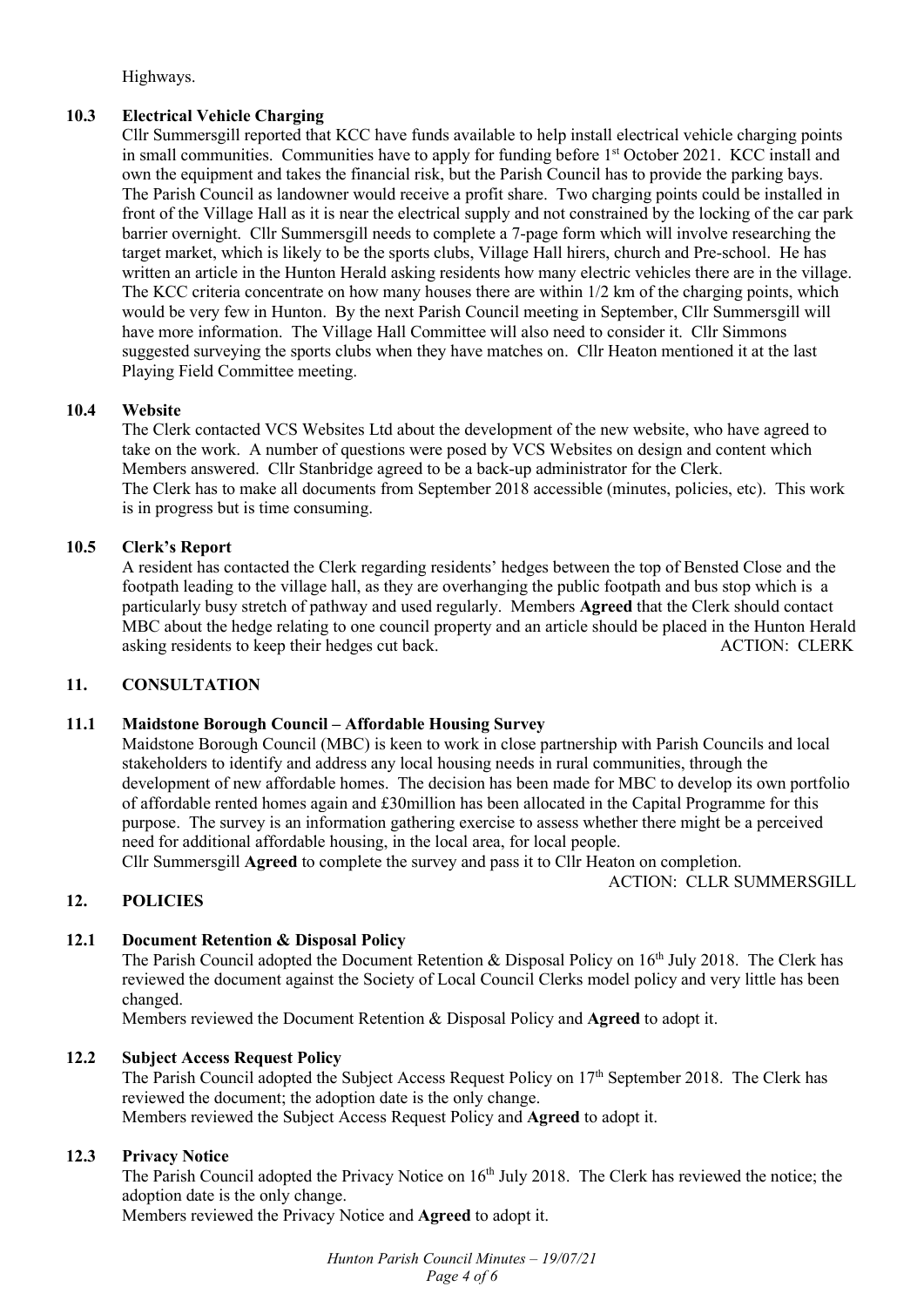### **13. FINANCE**

#### **13.1 Budget Monitoring Report**

The Budget Monitoring Report to 30<sup>th</sup> June 2021 was Noted.

#### **13.2 Income Received**

Members **Noted** that the following income has been received since the last meeting:

| $HMRC - VAT$ recovered for 2020/21                          | £1,084.78 |
|-------------------------------------------------------------|-----------|
| $MBC$ – Parish Services Scheme grant $2021/22$ – First half | £819.50   |

The bank reconciliation was reviewed and signed by Cllr Stanbridge.

#### **13.3 Payments Made**

Members **Approved** the following payments made since the last meeting:

| $SO -$ Sharon Goodwin – Salary & office allowance – May  | £464.47 |
|----------------------------------------------------------|---------|
| $SO -$ Sharon Goodwin – Salary & office allowance – June | £464.47 |
| Unity Trust Bank – Service charge                        | £18.00  |

#### **13.4 Electronic Payments**

Members **Approved** the following payments. Cllrs Stanbridge and Heaton will authorise the payments set up in Unity Trust Bank using online banking:

| $SLCC - Creating$ accessible documents training | £36.00 |
|-------------------------------------------------|--------|
| $E. ON - Street lighting electricity$           | £14.56 |

#### **13.5 Authorised Signatories**

The Clerk has completed the Unity Trust Bank account management form to add Cllrs Summersgill, Pinks and Simmons to the list of authorised signatories for the Council's bank accounts and remove former councillors Roger Lee and Helen Ward.

Members **Agreed** to the addition of Cllrs Summersgill, Pinks and Simmons as authorised signatories to the Unity Trust Bank accounts and the form was signed by the appropriate councillors and authorised. As Cllr Pinks could not attend the meeting, her signature will be obtained after the meeting. ACTION: CLERK

#### **13.6 Risk Assessment**

The Parish Council adopted the risk assessment on  $20<sup>th</sup>$  July 2020. The Clerk has reviewed the risk assessment and made a few changes, mainly in relation to online banking, which the Council now uses. Members reviewed the risk assessment and **Agreed** to adopt it.

### **13.7 Village Hall Insurance**

The Village Hall Committee has paid the Village Hall buildings insurance premium, to which the Parish Council has contributed 80% in previous years. The premium this year is £920.14 (2020: £1,333.06), so an 80% contribution calculates as £736.11 (2020: £1,066.44).

Members **Agreed** to contribute £736.11. The Clerk will set up an online payment for Cllrs Stanbridge and Heaton to authorise. ACTION: CLERK

# **14. PLANNING**

#### **14.1 Planning Applications**

### **14.1.1 Redwall Grange, Redwall Lane** - 21/502389/FULL

Conversion of an existing outbuilding to provide accommodation for use for holiday lettings. Parish Council recommendation: No objection.

**14.1.2 1 Cheveney Oast, Salters Cross, Vicarage Lane, Yalding** - 21/503132/FULL Erection of single storey garden room with a flat roof. Parish Council recommendation: No objection.